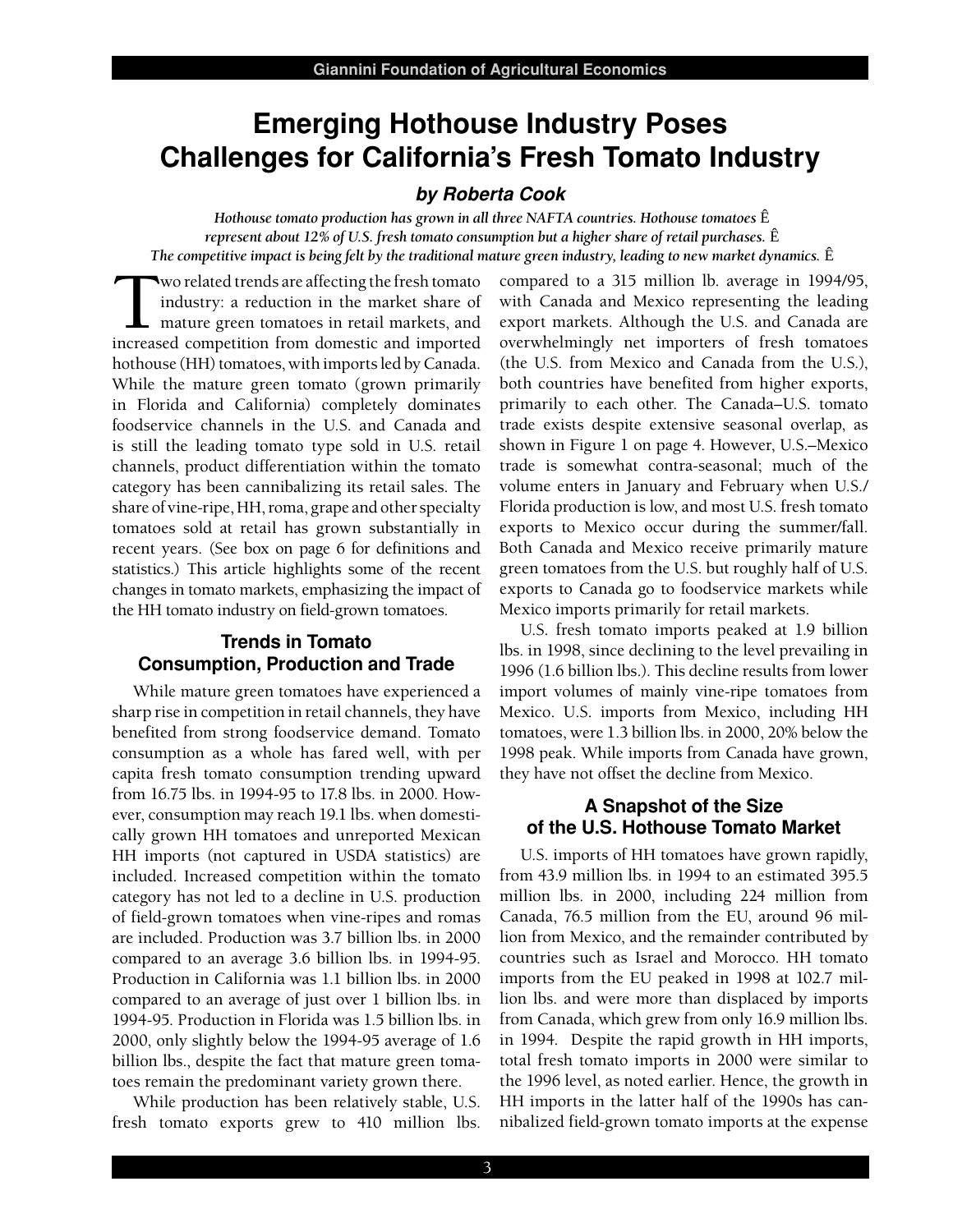of producers in Mexico, as well as competing with domestic producers by offering a consumer-ready retail pack, different from field-grown imports.

 Total imported HH tomato volumes surpass domestic HH production, which reached 273 mil- lion lbs. in 2000. Total HH volume (domestic and imported) consumed in the U.S. market in 2000 is estimated to be equivalent to 17% of the U.S. field- grown volume and 12% of U.S. fresh tomato con- sumption (2.3 lbs. per capita). However, HH toma- toes go almost entirely to retail markets and since total tomato consumption is split roughly equally between retail and foodservice channels, the national average market share of HH tomatoes at retail is likely approaching one-quarter of the total retail volume.

 Further, the concentration of HH tomatoes in cer- tain markets, such as in the West during the Califor- nia production season, means that the competitive effect on field-grown tomato producers may be above that reflected by the national average market share. Retail scanner data shows that for most chains in the Los Angeles market, the share of volume accounted for by HH tomatoes in 1999 ranged from 18-39%. Canadian HH export statistics show that California  and Washington have become increasingly important destinations, in 2000 receiving one-quarter of total Canadian HH tomato exports and a disproportion-ately higher share of exports from British Colombia.

## **The Canadian Hothouse Industry**

 Dutch growers led the development of the HH industry in glass houses due to the short growing season permitted by their climatic conditions. Dutch emigrants to Canada helped establish the industry there, where their technology packages and varieties adapted readily to Canadian growing conditions. However, double poly plastic structures are more common than glass houses today, especially in East- ern Canada. Most Canadian HH production uses var- ious forms of hydroponics and involves computer- ized production facilities. Production totaled around 402 million lbs. in 2000 from 1054 acres, up from 72.5 million lbs. in 1994. Production is dominated by Ontario with a 72% share, followed by British Colombia (BC) with 21%, with Quebec accounting for most of the remainder. BC producers have been required to sell jointly through a single desk mar-keter, although this may be changing.



| Region                                                                                                                                                                                                         | Month |     |     |     |     |     |     |     |      |     |            |     |
|----------------------------------------------------------------------------------------------------------------------------------------------------------------------------------------------------------------|-------|-----|-----|-----|-----|-----|-----|-----|------|-----|------------|-----|
|                                                                                                                                                                                                                | Jan   | Feb | Mar | Apr | May | Jun | Jul | Aug | Sept | Oct | <b>Nov</b> | Dec |
| Field-Grown<br>California                                                                                                                                                                                      |       |     |     |     |     |     |     |     |      |     |            |     |
| Florida                                                                                                                                                                                                        |       |     |     |     |     |     |     |     |      |     |            |     |
| Rest of U.S.                                                                                                                                                                                                   |       |     |     |     |     |     |     |     |      |     |            |     |
| Sinaloa, MX                                                                                                                                                                                                    |       |     |     |     |     |     |     |     |      |     |            |     |
| Baja California, MX                                                                                                                                                                                            |       |     |     |     |     |     |     |     |      |     |            |     |
| Canada                                                                                                                                                                                                         |       |     |     |     |     |     |     |     |      |     |            |     |
| Hothouse<br>Canada                                                                                                                                                                                             |       |     |     |     |     |     |     |     |      |     |            |     |
| $U.S.^*$                                                                                                                                                                                                       |       |     |     |     |     |     |     |     |      |     |            |     |
| Sinaloa, MX                                                                                                                                                                                                    |       |     |     |     |     |     |     |     |      |     |            |     |
| Northern Sonora, MX                                                                                                                                                                                            |       |     |     |     |     |     |     |     |      |     |            |     |
| Central Mexico                                                                                                                                                                                                 |       |     |     |     |     |     |     |     |      |     |            |     |
| Baja California, MX                                                                                                                                                                                            |       |     |     |     |     |     |     |     |      |     |            |     |
| Dark areas indicate shipping seasons. *Most of the U.S. hothouse industry is not producing year-round, but there is year-round<br>production in the aggregate (including locations in Arizona and California). |       |     |     |     |     |     |     |     |      |     |            |     |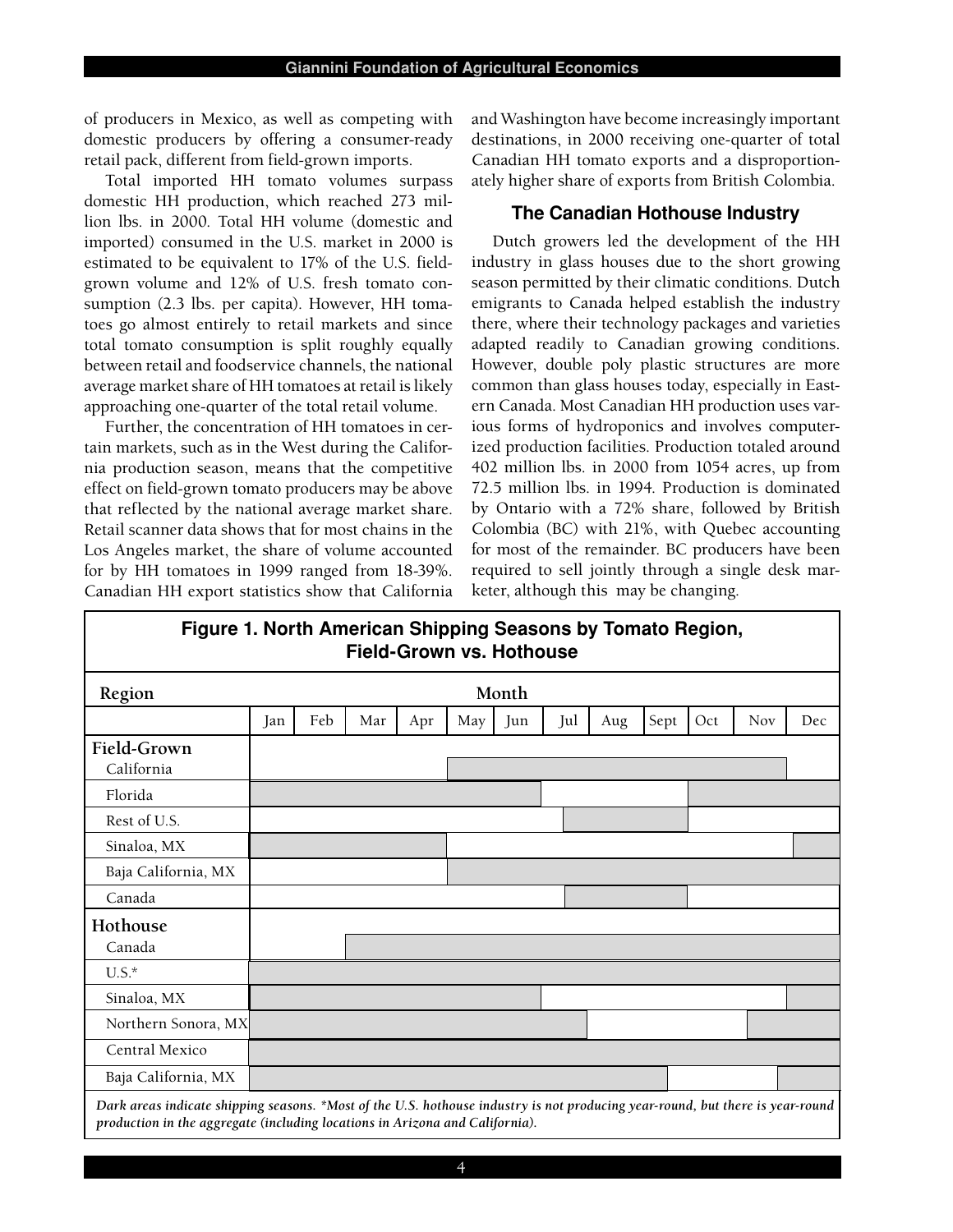Canada exports 56% of its volume to the U.S., pro- **The Mexican Hothouse Industry** Canada exports 56% of its volume to the U.S., pro-<br>ducing mainly from March through December, over- lapping first with Florida, then with California field- grown production and with the U.S. HH industry throughout its entire season. To extend volumes on a year-round basis in response to market demand, HH shippers in Ontario are developing alliances with producers in the evolving Mexican HH industry, to serve both Canadian and U.S. customers, particularly in the Midwest and Northeast.

#### **The U.S. Hothouse Industry**

 The U.S. HH tomato industry is estimated at 273 million lbs., produced on about 740 acres, with mainly glass houses. The industry is relatively con- centrated with the three largest producers compris- ing about 54 percent of the total area. Production is centered in Colorado, the Southwest, Texas and the Northeast, with some production in California and Nevada. The development of the industry was origi- nally linked to co-generation facilities, influencing the location of production. More recently, the impor- tance of this linkage has declined and location deci- sions are now made more on the basis of optimal cli- matic conditions. While the shipping seasons for the Northeast and Colorado are similar to Canada's, produc-tion in Arizona and California is essentially year-round.

 The emergence of year-round HH production means new competition for field tomato producers throughout North America, affecting California, Mid- western, Southern and Eastern producers in the summer. Field-grown tomato producers in Florida and Mexico who, in the past, competed only with each other from November through April, are affected as well. However, just as in Canada, U.S. HH pro- duction volumes are lowest in January and February. Hence, some U.S. HH producers have also been seek- ing Mexican partners to help assure higher and more stable year-round volumes. This will continue the com- petitive pressure on both the winter and summer field- grown tomato industries since year-round supply is a highly sought-after attribute by commercial buyers.

 Still, some U.S. HH tomato producers have had difficulty earning profits despite growing consumer demand, given the capital-intensive nature of HH production and the rapidly expanding competition from Canadian HH imports. The recent imposition of temporary dumping margins against some Canadian HH exporters may give the U.S. industry a reprieve, especially if significant final margins are issued.

#### **The Mexican Hothouse Industry**

 In contrast to Canada, the Mexican tomato export industry is predominantly field-grown. It is concen- trated in Sinaloa (in northwest Mexico) from Decem- ber through April and Baja California from May through December, with Sinaloa typically responsi- ble for around two-thirds of total tomato exports. Much of the emerging Mexican HH exports origi- nate in Sinaloa, are produced by field-grown tomato growers and merely displace field-grown production. Mainstream field tomato exporters have expressed an interest in the HH sector as a strategy for respond- ing to buyer demands for greater consistency of both volumes and quality and to recapture market share lost to HH production north of the border.

 HH shipments in Sinaloa tend to run from late November through June with volume peaking in Jan- uary and February. However, HH production is now also exported from other regions of Mexico, such as northern Sonora, Baja California and Central Mexico. During the winter this adds a new competitive factor for Sinaloa, Florida (and California and Arizona HH production) but during the remainder of the year it represents new competition for the entire North American tomato industry, HH and field-grown. Beginning in March, HH volume becomes available from Northern producers and prices for Mexican HH tomatoes fall dramatically. Hence, in the end Mexi- can HH tomatoes retain the same January-February contra-seasonal window targeted by field-grown pro- ducers, with competition much more intense the rest of the year.

 Compared to the U.S. and Canadian HH indus- tries, the Mexican industry has more variation in technology, given much greater heterogeneity in cli- matic conditions and the need for growers to adapt technology to local conditions via their own on-site research. While Dutch, Canadian and U.S. HH tech- nologies are all used in Mexico, HH approaches are more closely linked to Spain and Israel, since the problem is often not heating, as in Northern climates, but, rather, cooling. Except for colder areas, such as Northern Sonora and some areas of Central Mexico, most Mexican HHs are plastic rather than glass. Plas- tic HH's can be very high tech, especially if they utilize hydroponic growing techniques. However, many HH producers are growing in soil rather than hydroponi- cally, achieving lower yields and generally less consis-tent quality in exchange for reduced capital outlays.